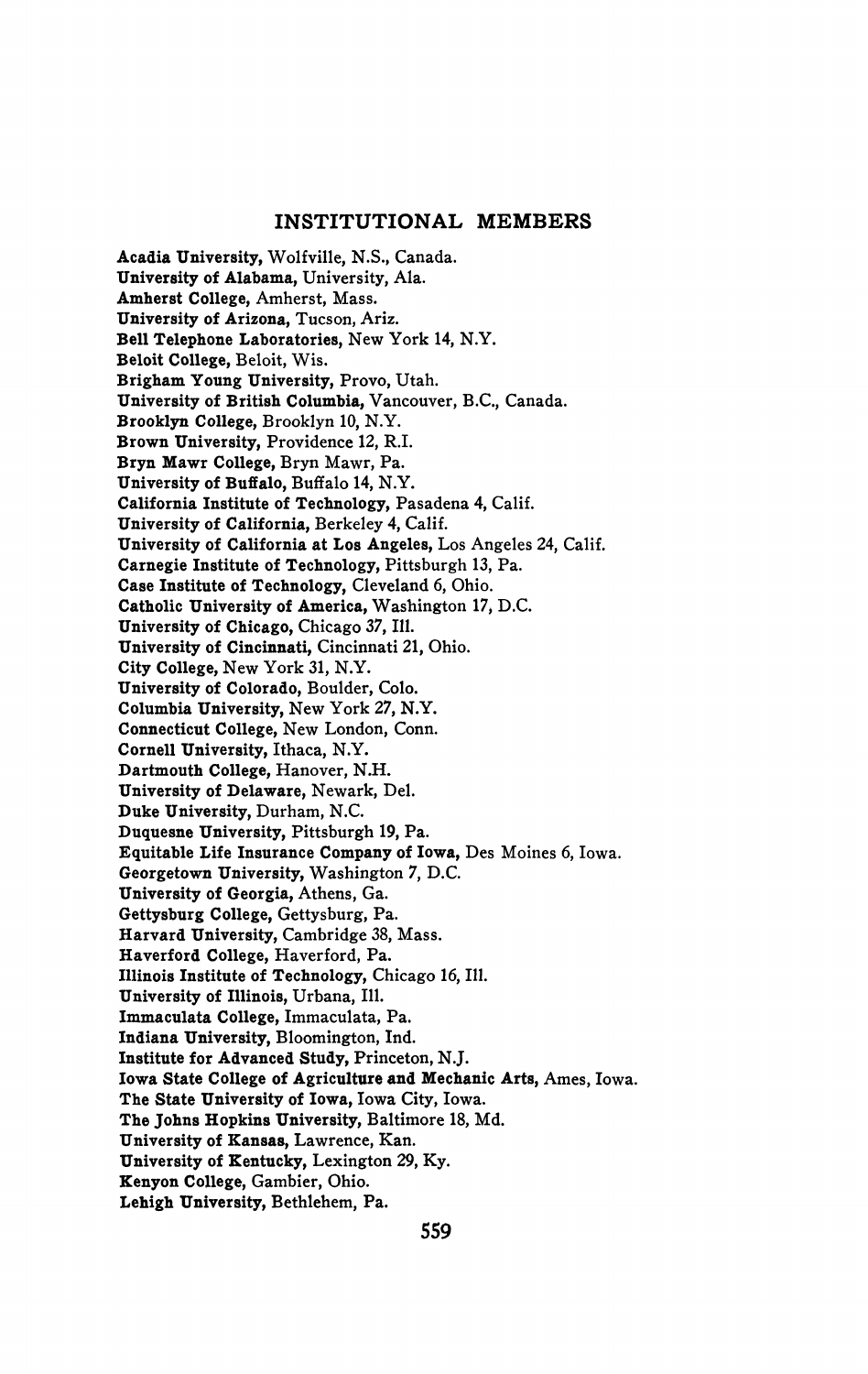560 **AMERICAN MATHEMATICAL SOCIETY** 

**Louisiana State University and Agricultural and Mechanical College, Baton Rouge 3, La. Mc Gill University, Montreal, Que., Canada. University of Manitoba, Winnipeg, Man., Canada. University of Maryland, College Park, Md. University of Massachusetts, Amherst, Mass. Massachusetts Institute of Technology, Cambridge 39, Mass. Mathematical Association of America, Buffalo 14, N.Y. Metropolitan Life Insurance Company, New York 10, N.Y. Michigan State College of Agriculture and Applied Science, East Lansing, Mich. University of Michigan, Ann Arbor, Mich. University of Minnesota, Minneapolis 14, Minn. University of Missouri, Columbia, Mo. University of Nebraska, Lincoln 8, Neb. University of New Mexico, Albuquerque, N.M. New York University, New York 12, N.Y. University of North Carolina, Chapel Hill, N.C. Northwestern University, Evanston, 111. University of Notre Dame, Notre Dame, Ind. Ohio State University, Columbus 10, Ohio. Oklahoma Agricultural and Mechanical College, Stillwater, Okla. University of Oklahoma, Norman, Okla. Oregon State College, Corvallis, Ore. University of Oregon, Eugene, Ore. Pennsylvania State College, State College, Pa. University of Pennsylvania, Philadelphia 4, Pa. University of Pittsburgh, Pittsburgh 13, Pa. Princeton University, Princeton, NJ. Purdue University, Lafayette, Ind. Rice Institute, Houston 1, Tex. University of Rochester, Rochester 3, N.Y. Rutgers University, New Brunswick, NJ. The College of St. Thomas, St. Paul 5, Minn. University of Saskatchewan, Saskatoon, Sask., Canada. Smith College, Northampton, Mass. Southern Illinois University, Carbondale, 111. Stanford University, Stanford, Calif. Stevens Institute of Technology, Hoboken, NJ. Swarthmore College, Swarthmore, Pa. Sweet Briar College, Sweet Briar, Va. Syracuse University, Syracuse 10, N.Y. Temple University, Philadelphia 22, Pa. University of Tennessee, Knoxville 16, Tenn. Texas Christian University, Ft. Worth, Tex. Texas Technological College, Lubbock, Tex. Department of Pure Mathematics, University of Texas, Austin, Tex. University of Toronto, Toronto 5, Ont., Canada. Tulane University of Louisiana, New Orleans 15, La. Vanderbilt University, Nashville 4, Tenn.**